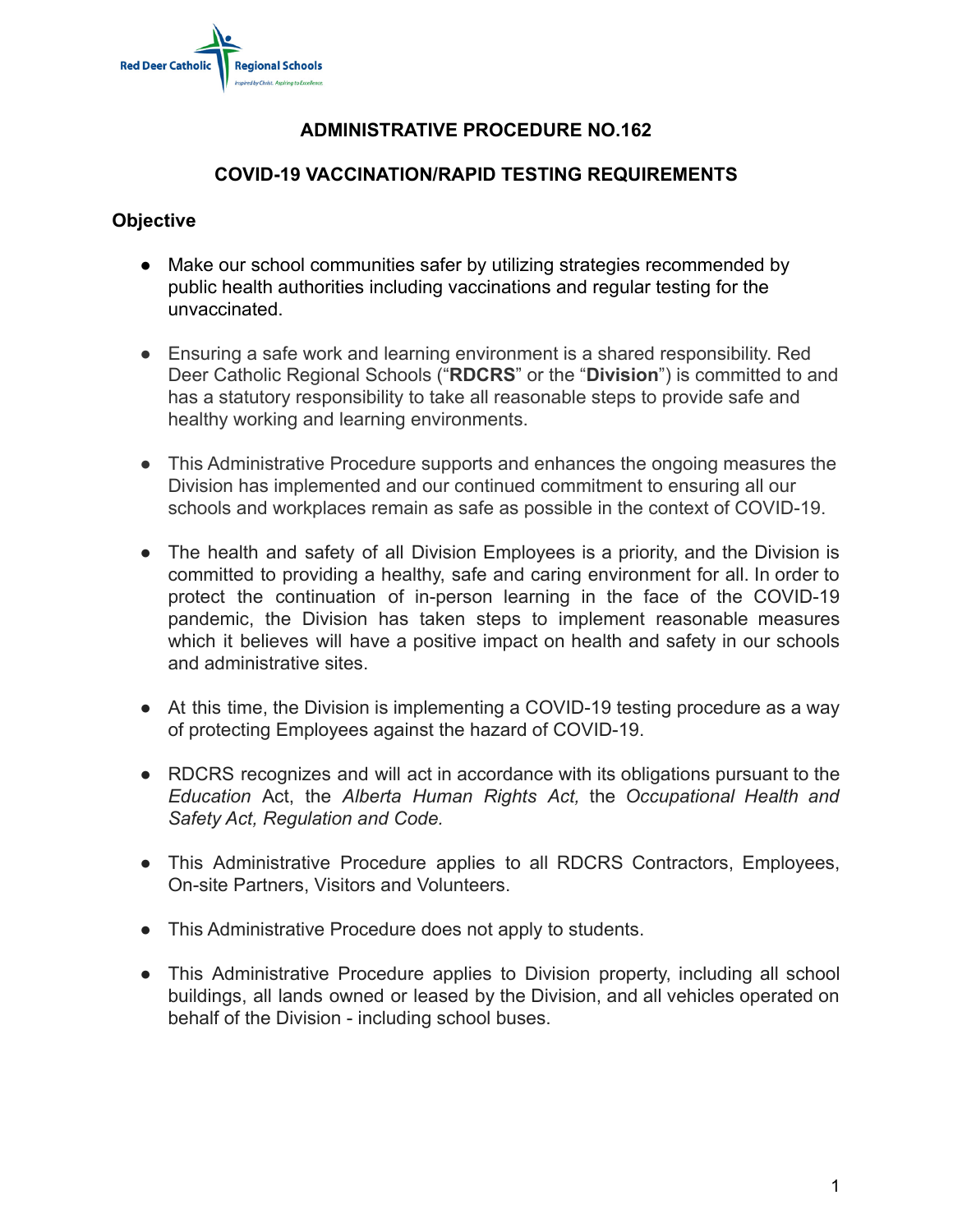## **Definitions**

**Contractor** refers to individuals or organizations that have been retained by the Division to provide services in Division buildings in return for payment, who are not employed by the Division (i.e., health care providers, guest speakers).

**COVID-19** is the disease caused by the SARS-CoV-2 coronavirus (including any variant).

**COVID-19 Vaccine** is a vaccine authorized by Health Canada (i.e, Pfizer-BioNTech/comirnaty; Moderna/Spikevax; Janssen (Johnson & Johnson); AstraZeneca/COVISHIELD/Vaxzevria).

**Employee** is any individual employed by Red Deer Catholic Regional Schools on any basis, including full-time, part-time, hourly, substitute, permanent, temporary and casual.

**Fully Vaccinated**, as defined by Alberta Health Services and as may be amended from time to time, means having obtained all required doses of a COVID-19 vaccine, including any required wait period to achieve full vaccine status (i.e., two (2) week period).

**Licensed Physician** is a medical doctor licensed by the College of Physicians & Surgeons of Alberta to practice medicine in Alberta.

**Accredited Religious Leader** is a person who is recognized within a particular religion as having authority within that body.

**On-site Partner** is any individual or organization that accesses a Division building to deliver services or support programming. This includes but is not limited to user groups, post-secondary students and external researchers.

- **External researcher** refers to any individual who conducts research involving Division employees or students or using Division resources.
- **Post-secondary institution** in this Administrative Procedure refers to any post-secondary institution with students undergoing field experience in a Division school to develop skills, strategies and professional identity as part of their post-secondary program.

**Proof of Vaccination** means a valid QR Code issued by the Government of Alberta.

**Rapid Test** refers to a rapid antigen test approved by Health Canada or a lab accreditation body of Alberta.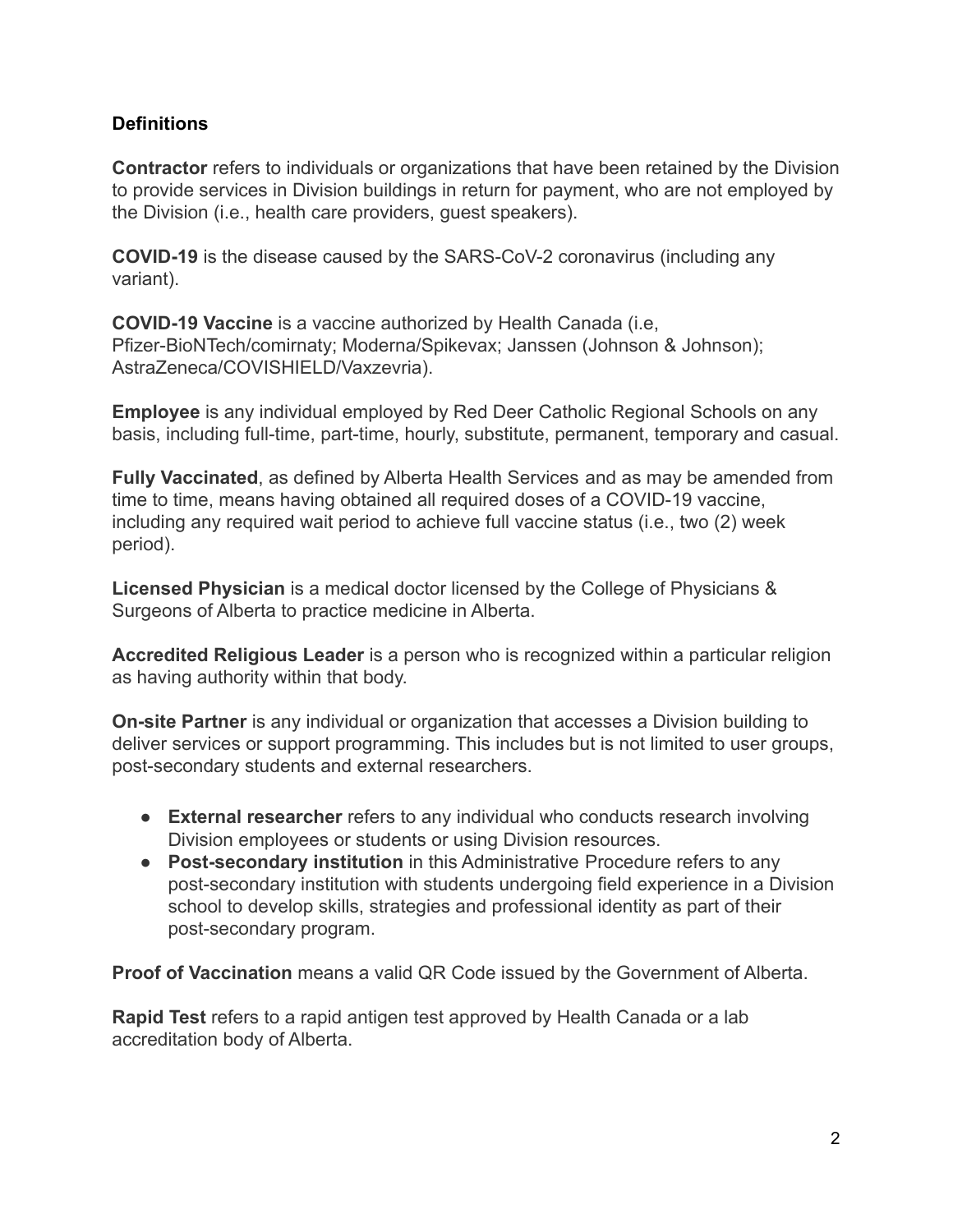**Site Manager** is an Employee of the Division who is responsible for the management of a division owned site that is not a school. (i.e. Transportation Manager, Maintenance Manager, etc.)

**Visitor** means any person accessing the Division facilities, but excludes Division employees. Visitors include practicum students, parents, coaches. For clarity, Visitors do not include Contractors, On-site Partners or Volunteers.

**Volunteer** is a member of the community, including parents and guardians, who, without compensation, commits to assist the Division or a school with a designated task under the direction and supervision of an Employee.

# **Responsibility**

Human Resources Department is responsible to:

- Ensure this Administrative Procedure and the supporting processes are implemented and maintained.
- Develop a process for rapid test distribution, completion and reporting.
- Review requests for exemptions from this Administrative Procedure, and consult internally and externally as necessary, in order to determine whether requests are approved or denied.
- Determine appropriate accommodations for Division approved exemptions from this Administrative Procedure, with consideration of input from the Employee, supervisor and Union (where applicable).
- Support the processes for Rapid Testing for Employees who are not vaccinated.
- Conduct audits to review Employee compliance with the Administrative Procedure.
- To address responses to non-compliance.

School Administration and Site Managers are responsible to:

- Where applicable, advise Contractors, On-Site Partners and Volunteers of the requirement to comply with this Administrative Procedure and to develop in-school processes to ensure compliance.
- Ensure that all Employees are aware of the expectations defined in this Administrative Procedure.
- Safeguard Employee personal information in accordance with Division and provincial requirements relating to retention of information and protection of privacy.
- Inform the Associate Superintendent of Human Resources of concerns regarding Employee non-compliance with this Administrative Procedure.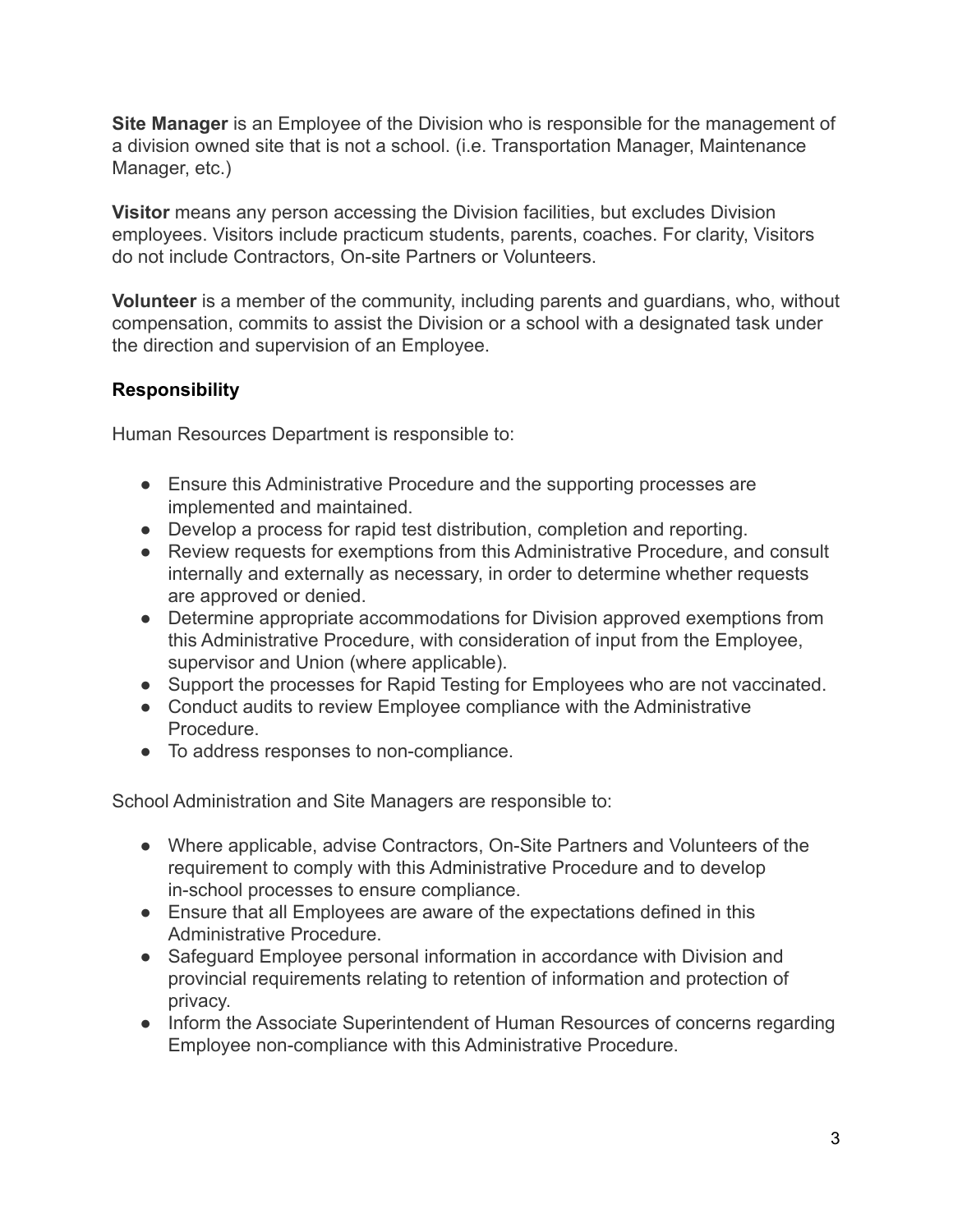Employees are responsible to:

● Adhere to this Administrative Procedure and all other Division protocols relating to COVID-19.

# **Procedure**

- A. REQUIREMENT TO BE FULLY VACCINATED OR PARTICIPATE IN REGULAR RAPID TESTING
	- 1. Employees are required to be either Fully Vaccinated on or before January 17, 2022, or be compliant with Rapid Testing requirements as outlined in Section C.
		- a. Employees who feel that they are unable to be Fully Vaccinated due to the application of protected grounds as defined by the *Alberta Human Rights Act, RSA 2000, c.A-25.5,* as amended from time to time, may apply for an exemption to this requirement in accordance with Section D, which exemption is not guaranteed.
		- b. Subject to Division approved exemptions, new employees joining the Division must submit the standard declaration prior to their first day of work, as a pre-condition of employment. New employees must adhere to the AP once they begin their employment.
- B. DISCLOSURE AND PROOF OF VACCINATION STATUS.
	- 1. All Employees are required to disclose their current vaccination status on or before December 17, 2021, using a declaration form provided by the Division and, if Fully Vaccinated, provide proof of vaccination.
		- a. Employees who are requesting a Division exemption from vaccination are still required to disclose their vaccination status.
		- b. Employees whose vaccination status changes after December 17, 2021, are required to submit an updated declaration form and proof of vaccination.
		- c. Proof of Vaccination received from outside Alberta will be reviewed on a case by case basis.
- C. UNVACCINATED EMPLOYEES OR THOSE EMPLOYEES WHO ELECT NOT TO DISCLOSE THEIR VACCINATION STATUS
	- 1. Employees who have disclosed that they are not Fully Vaccinated or who have not disclosed their vaccination status as required, will be required to undergo regular Rapid Testing using processes defined by the Division. From January 17, 2022, to June 30, 2022: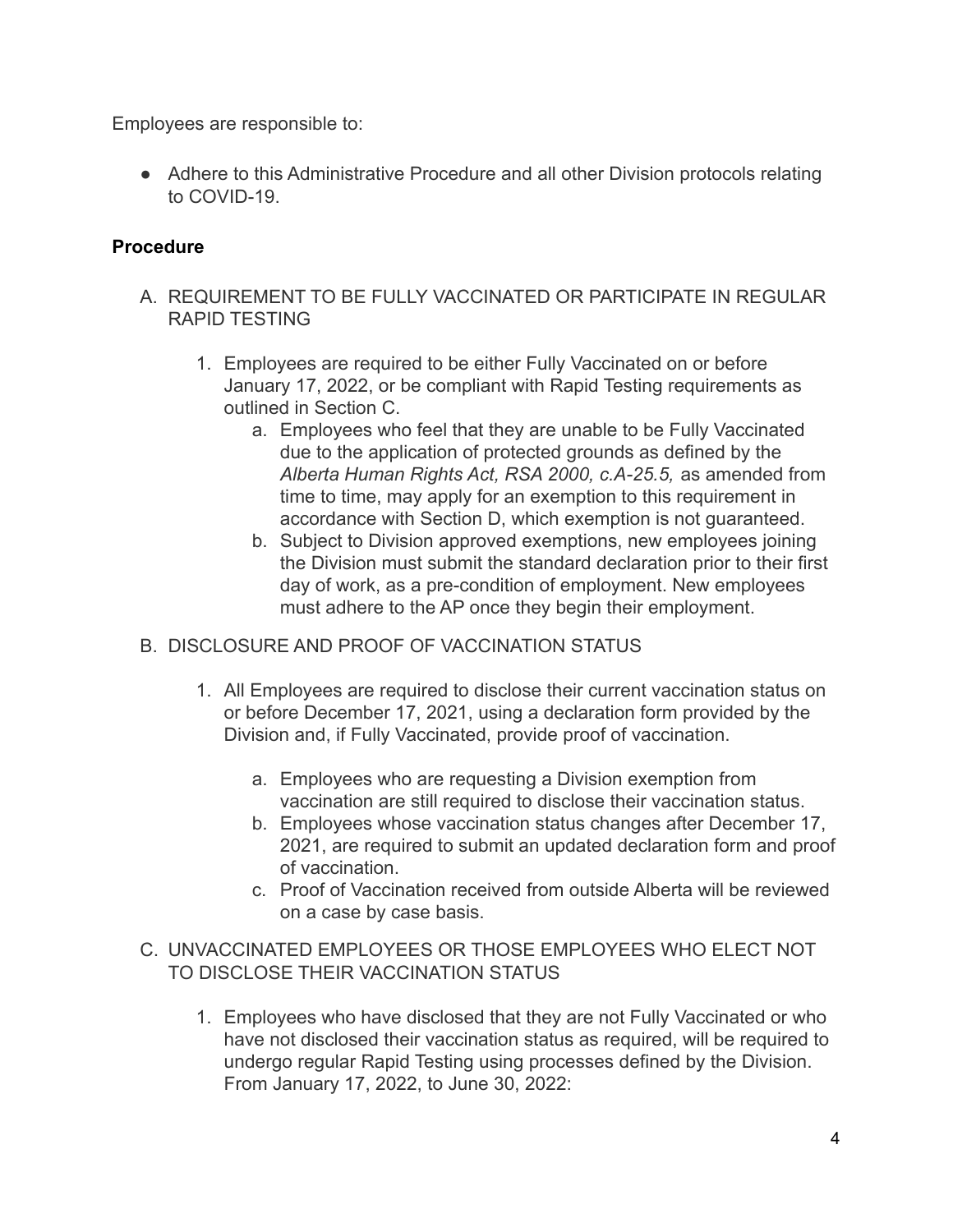- a. Employees must participate in regular Rapid Testing twice per week, between Monday and Friday, with a minimum of 48 hours between tests.
- b. Substitutes must have submitted a negative rapid test within 72 hours of the beginning of any day worked.
- c. The Division will pay for Rapid Testing by providing free Rapid Tests to Employees. Evidence of a negative Rapid Test must be provided to the designated Division Rapid Test Coordinator through the approved submission process outlined by the Division. This process will require:
	- i. Employees take an electronic picture of their face and their Rapid Test Result and provide the same to the Division.
- d. If an Employee receives a positive Rapid Test result, the Employee is considered a preliminary or presumptively positive for COVID-19 and the Employee must comply with requirements outlined in Section C(2).
- 2. A positive Rapid Test result is considered a preliminary or presumptive positive. Anyone who receives a positive Rapid Test result must:
	- a. Comply with the current *Illness Response Flowchart* found on the Staff Landing Page
- 3. Employees may take up to three (3) hours off as paid time, if required, during the workday to get a COVID-19 Vaccine dose as per the Alberta *Employment Standards Code*.

### D. EXEMPTIONS & INABILITY TO COMPLY

- 1. Employees who believe they are not able to comply with the COVID-19 hazard mitigation procedures outlined above must submit a request for exemption upon the release of this Administrative Procedure or as soon as possible.
- 2. Employees seeking an exemption are required to submit their request in accordance with the Division's requirement, which may include providing further information to ensure the Division is compliant with the expectations of due diligence, including i.e.) a medical exemption from a Licensed Physician, letter from an Accredited Religious Leader, etc.
- 3. The Division will consider Employee requests for an exemption on an individualized basis based on the protected grounds as defined by the *Alberta Human Rights Act*, and decisions regarding approval or rejection of the exemption request will be provided in writing to the Employee.
- 4. Employees who receive approved exemptions from the Division will be reasonably accommodated up to the point of undue hardship.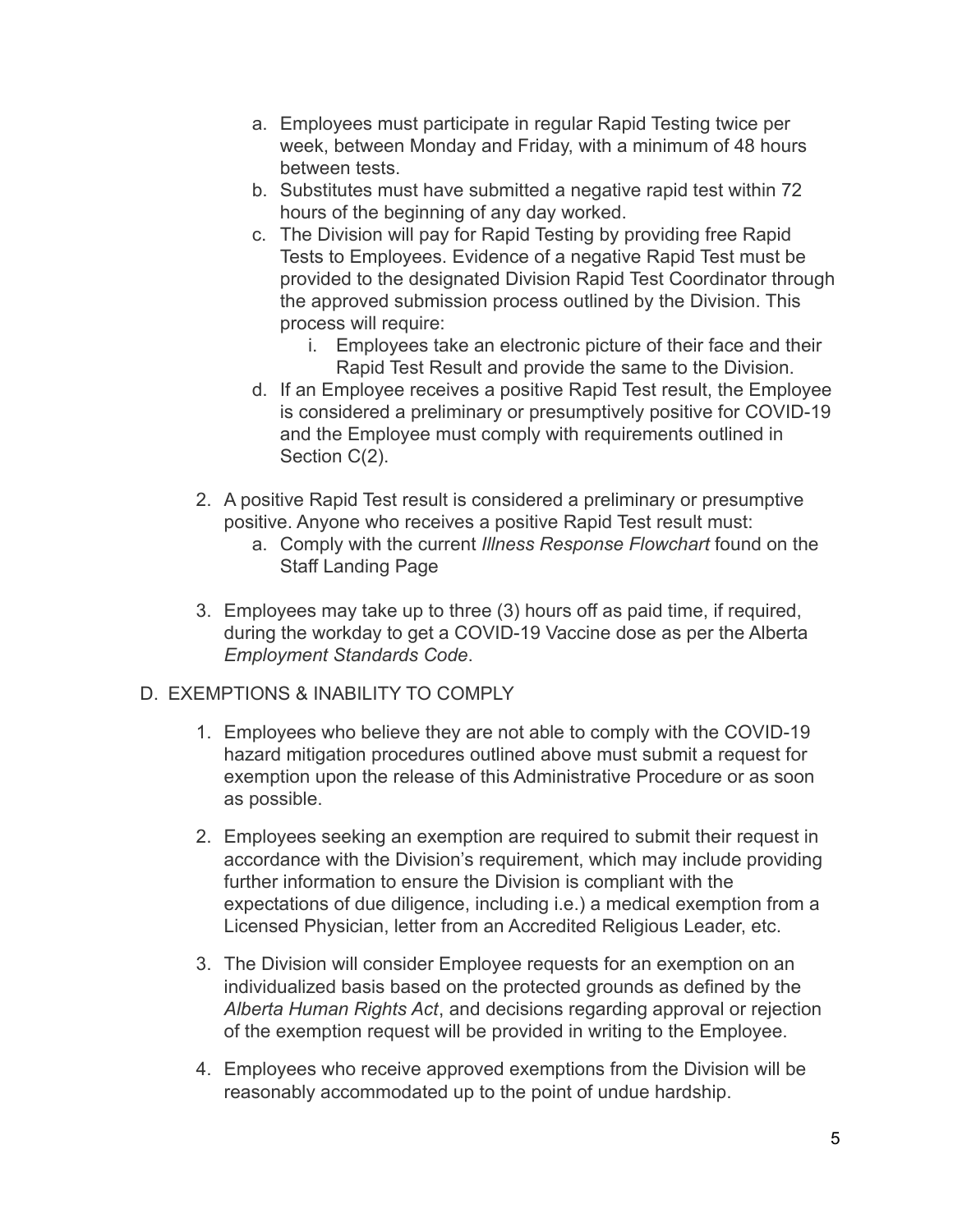#### E. NON-COMPLIANCE

- 1. Failure to comply with this Administrative Procedure, including, but not limited to refusal to comply with Rapid Testing requirements or the provision of false or misleading information, may result in the Employee being subject to:
	- a. Administrative action, including but not limited to leave of absence without pay and benefits.
	- b. Disciplinary action, up to and including termination of employment.

#### F. PREVENTION OF HARASSMENT, BULLYING, OR DISCRIMINATION

1. Harassment, bullying or discrimination of any type against an Employee based on their vaccination status will not be tolerated. Employees experiencing harassment, bullying or discrimination are encouraged to discuss their concerns with their supervisor or the Associate Superintendent of Human Resources.

#### G. SAFEGUARDING PERSONAL INFORMATION

- 1. The Division will only collect, use and disclose any personal information regarding any individual subject to this regulation in accordance with the *Freedom of Information and Protection of Privacy Act* (FOIP) and the Division's guidelines for records management.
- 2. Information regarding an Employee's vaccination status, including proof thereof, will be kept confidential, stored in a secure location, and access and disclosure limited to that permissible by FOIP.

### H. THIRD PARTIES ON DIVISION PROPERTY

- 1. Contractors, On-site Partners, Visitors and Volunteers, are required to abide by all current Alberta Health Services and Government guidelines relating to COVID-19, and will be permitted access in accordance with the following:
	- a. Contractors and On-Site Partners will be required to have policies and/or procedures with respect to COVID-19 and to provide the Division with confirmation of the same.
	- b. Visitors and Volunteers will be required to sign-in upon arriving at Division property, provided they will be on Division property for fifteen (15) minutes or longer, subject to subsection (d) below, and will be required to show: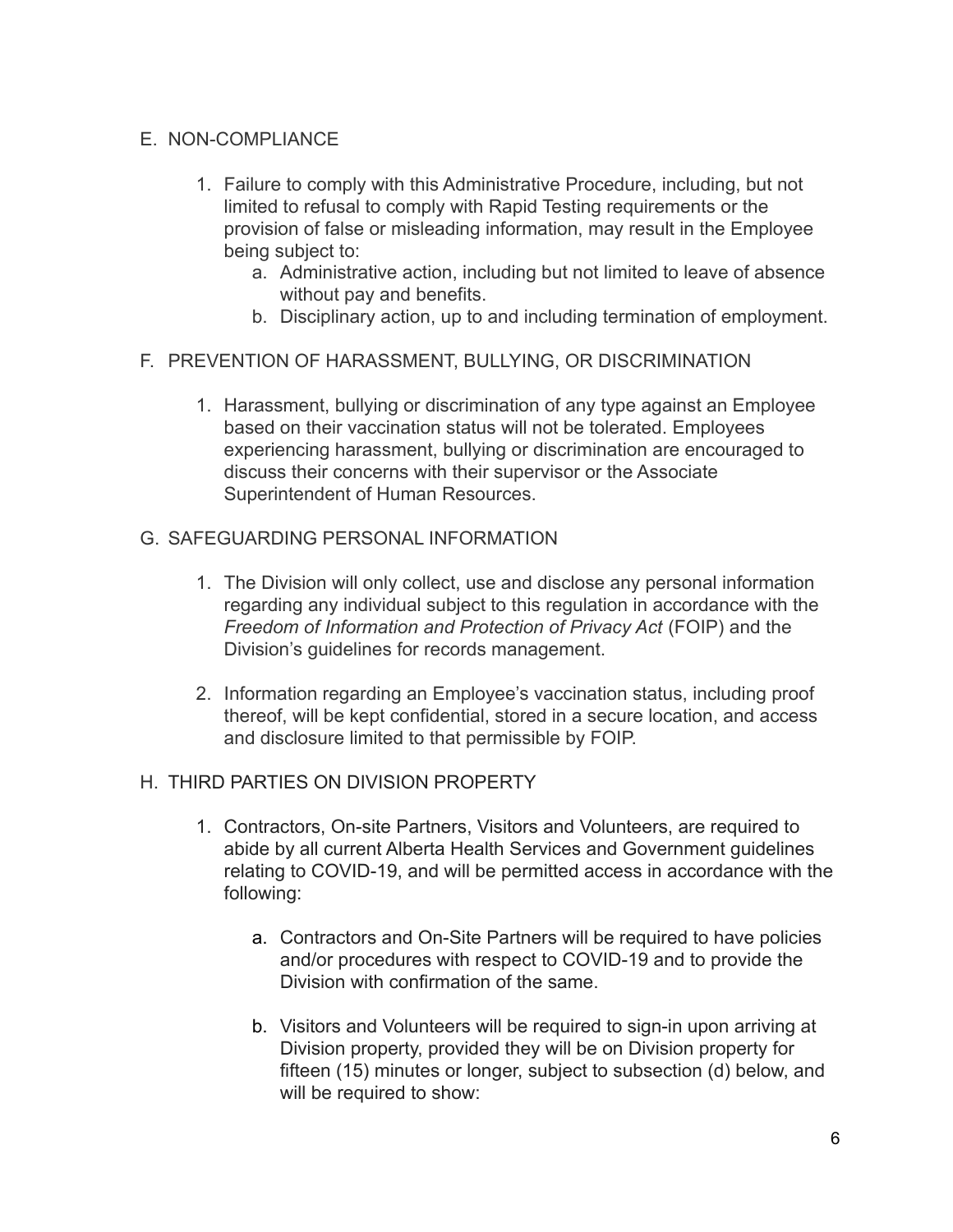- i. Proof of Vaccination; or
- ii. Proof of a negative PCR or Rapid Test (dated 72 hours or less).
- c. Visitors who are on Division property during normal hours of operation (i.e. during school hours) for fewer than fifteen (15) minutes will not be required to show proof of Vaccination or proof of a negative PCR or Rapid Test.
- d. Visitors who are on Division property during non-normal hours of operation and where there will be minimal exposure to the general student population and to staff, will be permitted to remain on Division Property without providing proof of Vaccination or proof of a negative PCR or Rapid Test on an exceptional basis, provided:
	- 1. There is sufficient capacity and physical distancing is capable; and
	- 2. The exception is confirmed by the Site Manager, commonly the school principal.
- 2. The Division will not collect or store Proof of Vaccination or Rapid Test results from Contractors, On-site Partners, Visitors or Volunteers.
- 3. Contractors, Onsite Partners, Visitors and/or Volunteers, who are found in violation of this Administrative Procedure will be requested to immediately leave the Division property and may be subject to the termination of contracts or participation in Division activities.
- I. TEMPORARY REQUIREMENT & REVIEW
	- 1. This Administrative Procedure is not intended to be a permanent guide. The Division will maintain this Administrative Procedure while COVID-19 case numbers and transmission rates continue to suggest that COVID-19 remains a realistic and foreseeable workplace hazard.
	- 2. Given the evolving nature of COVID-19, this Administrative Procedure will be reviewed and updated monthly by the Superintendent of Schools or as required for alignment with any changes to provincial regulations, legislation or applicable direction.